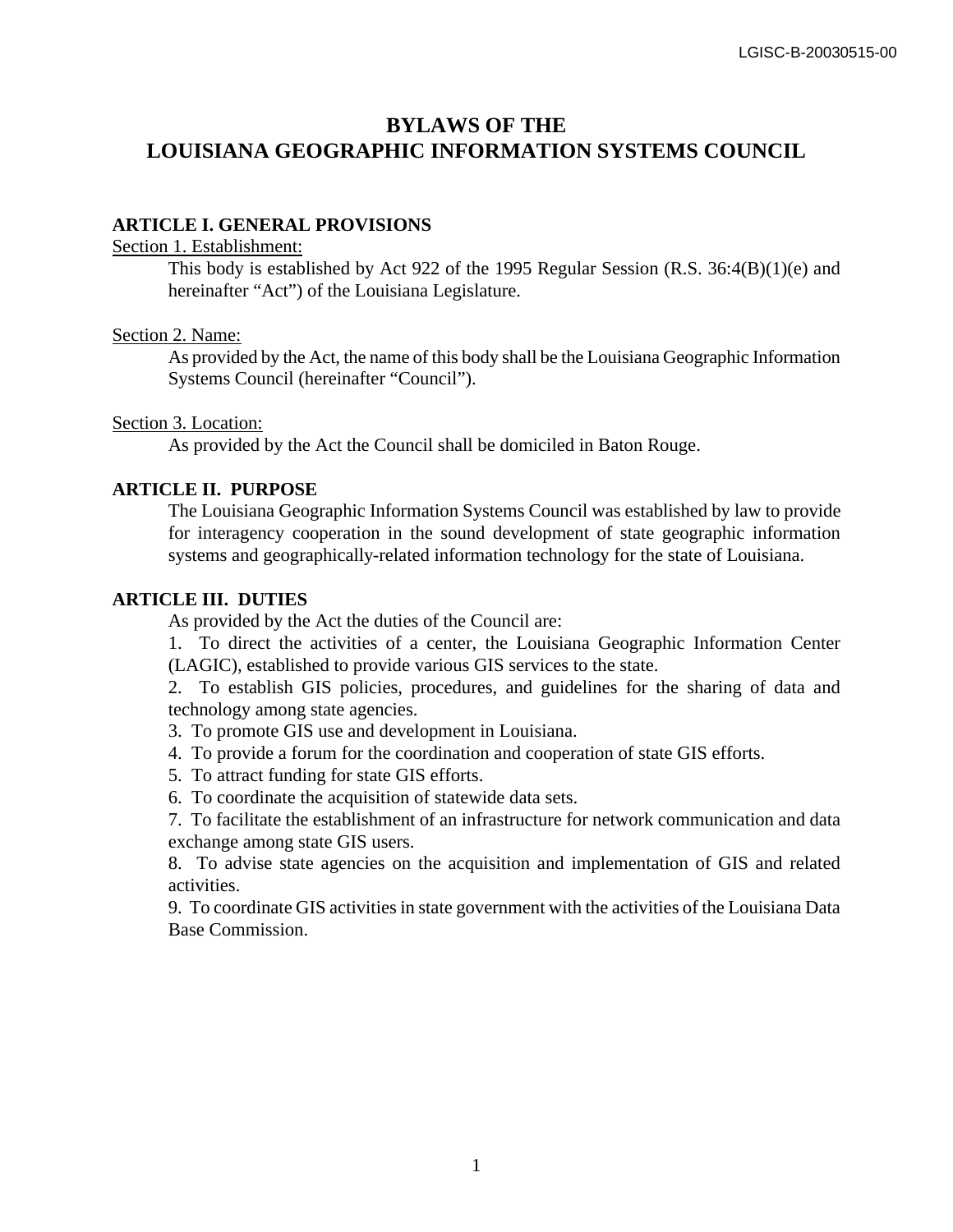## **ARTICLE IV. MEMBERSHIP**

### Section 1. Initial Membership:

The initial membership shall consist of the representatives of the agencies and organizations as provided by the Act.

# Section 2. New Members:

Non-statutory members from entities in state government shall be added to or removed from the Council upon a positive vote of 2/3 of all members of the Council.

### Section 3. Alternate Members (amended 5/15/03):

An Agency's appointing authority may designate an alternate(s) by letter to the Chairman (with a copy to their member). Those members from state agencies may designate an alternate(s) by letter to the Chairman (with a copy to their appointing authority). The Police Jury Association, Louisiana Municipal Association, and Louisiana Assessors Association shall designate their alternates by letter to the Chairman. Alternates will act in place of the regular member in the regular member's absence. When more than one alternate is designated, the appointing authority shall rank the alternates and the highest ranking alternate in attendance shall act in place of the regular member.

## **ARTICLE V. MEETINGS**

### Section 1. Conditions:

The Council shall meet at least once each quarter on a fixed day determined by the Council. Additional meetings may be called by the chairman or upon the request of at least one-fourth of the members.

As provided by the Act, a quorum shall consist of a majority of the Council.

Failing a quorum at a meeting the chairman may call the members present into a committee of the whole to consider business. Any action taken by a committee of the whole must be approved by the Council in a meeting with a quorum prior to its taking effect.

An agenda of the upcoming meeting and summary minutes of the last meeting shall be provided to members prior to the meeting.

#### Section 2. Voting:

Any item called to a vote is approved by the majority vote of the Council or 2/3 of the members (or their alternates) present, whichever is smaller.

### Section 3. Conduct:

The latest edition of *Robert's Rules of Order* shall be used for the conduct of meetings unless in conflict with these bylaws. Reference to *Robert's* shall be made only upon the request of a Council member.

The public is invited to attend meetings of the Council and, until a vote is called on an issue, is encouraged to participate in the discussions of the Council. The chairman has the